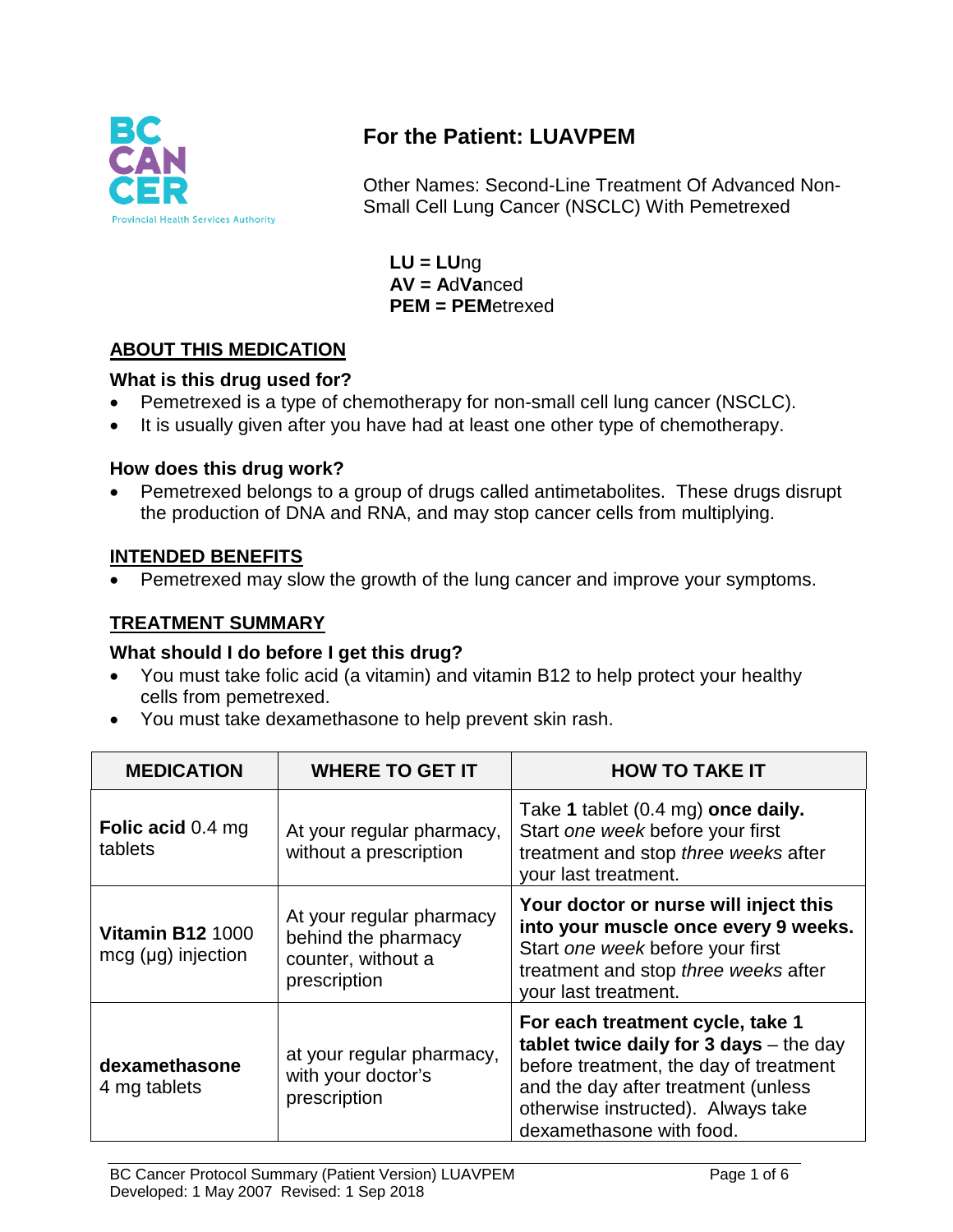#### **How is this drug given?**

- Pemetrexed is given by infusion (injection) into a vein.
- The infusion will last about 10 minutes.
- You will have an infusion every 3 weeks. These 3 weeks are called a cycle.

#### **What else will happen?**

- You will see your doctor at least once per cycle, before getting your chemotherapy.
- You will have a blood test every week. The dose and timing of your chemotherapy may be changed based on your blood counts and/or other side effects.

#### **LUAVPEM Treatment Protocol**

You may photocopy this calendar as needed for each cycle. Write in the correct dates, and be sure to add your doctor visits, blood tests, and vitamin B12 injections.

| Dates:                                  |                                        |                                                           |                                             |            |
|-----------------------------------------|----------------------------------------|-----------------------------------------------------------|---------------------------------------------|------------|
| dexamethasone  pemetrexed<br>folic acid | dexamethasone folic acid<br>folic acid | dexamethasone folic acid folic acid folic acid folic acid |                                             |            |
| Dates:                                  |                                        |                                                           |                                             |            |
| folic acid                              | folic acid                             | folic acid                                                | folic acid folic acid folic acid            | folic acid |
| Dates:                                  |                                        |                                                           |                                             |            |
| folic acid                              | folic acid                             | folic acid                                                | folic acid folic acid folic acid folic acid |            |

This 21-day cycle will repeat up to 5 more times.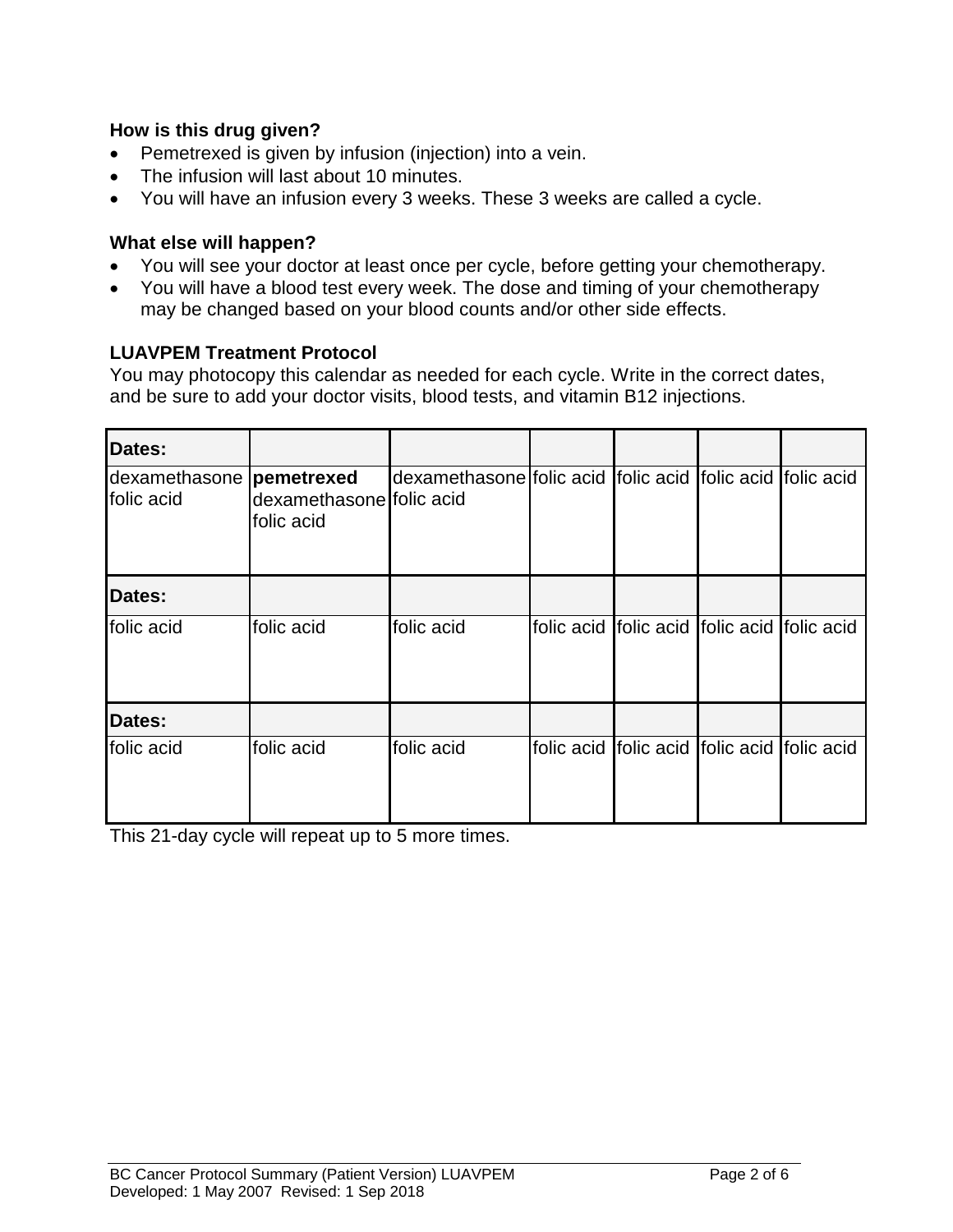## **SIDE EFFECTS AND WHAT TO DO ABOUT THEM**

Side effects are listed in the following table in the order in which they may occur. Tips to help manage the side effects are included.

| <b>SERIOUS SIDE EFFECTS</b>                                                                                                                                                                                                                                                                                       | <b>MANAGEMENT</b>                                                                                                                                                                                                                                                                                                                                                                                                                                                                                                                                                               |
|-------------------------------------------------------------------------------------------------------------------------------------------------------------------------------------------------------------------------------------------------------------------------------------------------------------------|---------------------------------------------------------------------------------------------------------------------------------------------------------------------------------------------------------------------------------------------------------------------------------------------------------------------------------------------------------------------------------------------------------------------------------------------------------------------------------------------------------------------------------------------------------------------------------|
| Your white blood cells may<br>decrease 8-10 days after your<br>treatment. They usually return<br>to normal after your last<br>treatment. White blood cells<br>protect your body by fighting<br>bacteria (germs) that cause<br>infection. When they are low,<br>you are at greater risk of<br>having an infection. | To help prevent infection:<br>• Wash your hands often and always after using the<br>bathroom.<br>Avoid crowds and people who are sick.<br>$\bullet$<br>• Call your doctor <i>immediately</i> at the first sign of an<br>infection such as fever (over 100°F or 38°C by an oral<br>thermometer), chills, cough, or burning when you<br>pass urine.                                                                                                                                                                                                                               |
| Your platelets may decrease<br>after your treatment. They<br>usually return to normal after<br>your last treatment. Platelets<br>help to make your blood clot<br>when you hurt yourself. You<br>may bruise or bleed more<br>easily than usual.                                                                    | To help prevent bleeding problems:<br>1. Try not to bruise, cut, or burn yourself.<br>Clean your nose by blowing gently. Do not pick your<br>$\bullet$<br>nose.<br>• Avoid constipation.<br>• Brush your teeth gently with a soft toothbrush as your<br>gums may bleed more easily.<br>Some medications such as ASA (e.g., ASPIRIN®) or<br>ibuprofen (e.g., ADVIL®) may increase your risk of<br>bleeding.<br>• Do not stop taking any medication that has been<br>prescribed by your doctor (e.g., ASA for your heart).<br>For minor pain, try acetaminophen (e.g., TYLENOL®). |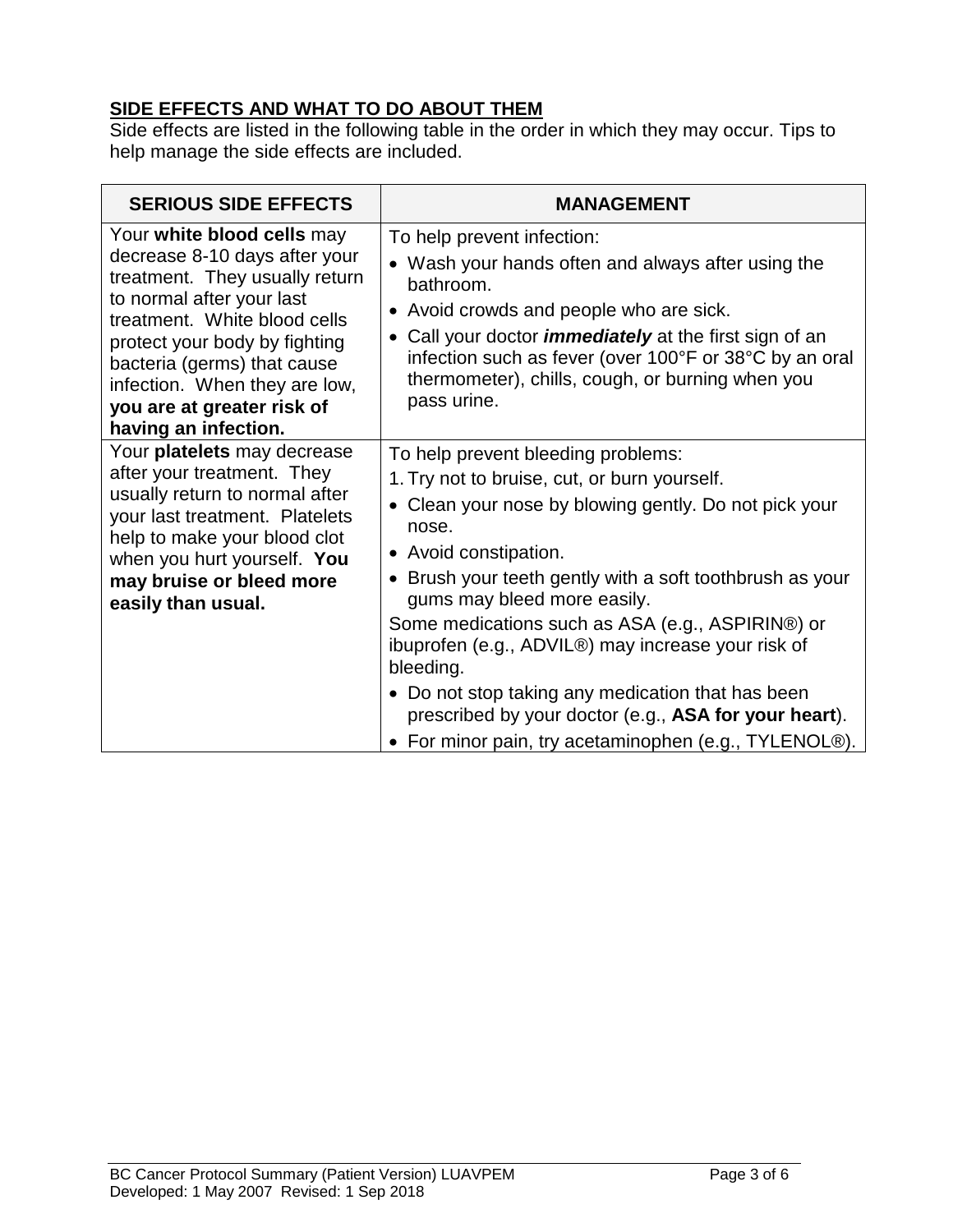| <b>OTHER SIDE EFFECTS</b>                                                                                                                                                               | <b>MANAGEMENT</b>                                                                                                                                                                                                                                                                                           |  |
|-----------------------------------------------------------------------------------------------------------------------------------------------------------------------------------------|-------------------------------------------------------------------------------------------------------------------------------------------------------------------------------------------------------------------------------------------------------------------------------------------------------------|--|
| Nausea and vomiting may<br>sometimes occur, and may last<br>for 24 hours after your<br>treatment.                                                                                       | You may be given a prescription for antinausea drug(s)<br>to take before your chemotherapy treatment and/or at<br>home. It is easier to prevent nausea than treat it<br>once it has occurred, so follow directions closely.                                                                                 |  |
|                                                                                                                                                                                         | • Drink plenty of fluids.                                                                                                                                                                                                                                                                                   |  |
|                                                                                                                                                                                         | • Eat and drink often in small amounts.                                                                                                                                                                                                                                                                     |  |
|                                                                                                                                                                                         | • Try the ideas in Food Choices to Help Control<br>Nausea.*                                                                                                                                                                                                                                                 |  |
| Skin rashes may sometimes<br>occur.                                                                                                                                                     | You will be given dexamethasone, a steroid which will<br>help decrease your chance of having a rash. A mild<br>rash may still occur.                                                                                                                                                                        |  |
|                                                                                                                                                                                         | To help itching:                                                                                                                                                                                                                                                                                            |  |
|                                                                                                                                                                                         | • You can use calamine lotion                                                                                                                                                                                                                                                                               |  |
|                                                                                                                                                                                         | • If very irritating, call your doctor during office hours<br>Otherwise make sure to mention it at you next visit                                                                                                                                                                                           |  |
| <b>Diarrhea</b> may sometimes                                                                                                                                                           | To help with diarrhea:                                                                                                                                                                                                                                                                                      |  |
| occur.                                                                                                                                                                                  | • Drink plenty of fluids.                                                                                                                                                                                                                                                                                   |  |
|                                                                                                                                                                                         | • Eat and drink often in small amounts.                                                                                                                                                                                                                                                                     |  |
|                                                                                                                                                                                         | • Avoid high fibre foods as outlined in Food Ideas to<br>Help with Diarrhea During Chemotherapy.*                                                                                                                                                                                                           |  |
| <b>Constipation may rarely</b>                                                                                                                                                          | To help with constipation:                                                                                                                                                                                                                                                                                  |  |
| occur.                                                                                                                                                                                  | • Exercise if you can.                                                                                                                                                                                                                                                                                      |  |
|                                                                                                                                                                                         | • Drink plenty of fluids.                                                                                                                                                                                                                                                                                   |  |
|                                                                                                                                                                                         | . Try ideas in Suggestions for Dealing with<br>Constipation.*                                                                                                                                                                                                                                               |  |
| Loss of appetite and weight<br>loss are common and may<br>persist long after<br>discontinuation of pemetrexed.                                                                          | Try the ideas in Food Ideas to Help with Decreased<br>Appetite.*                                                                                                                                                                                                                                            |  |
| Sore mouth may sometimes<br>occur a few days after<br>treatment. Mouth sores can<br>occur on the tongue, the sides<br>of the mouth, or in the throat.<br><b>Mouth sores or bleeding</b> | • Brush your teeth gently after eating and at bedtime<br>with a very soft toothbrush. If your gums bleed, use<br>gauze instead of a brush. Use baking soda instead of<br>toothpaste.<br>• Make a mouthwash with $\frac{1}{2}$ teaspoon baking soda or<br>salt in 1 cup warm water and rinse several times a |  |
| gums can lead to an<br>infection.                                                                                                                                                       | day.<br>• Try the ideas in Food Ideas for a Sore Mouth during                                                                                                                                                                                                                                               |  |
|                                                                                                                                                                                         | Chemotherapy.*                                                                                                                                                                                                                                                                                              |  |
| <b>Tiredness</b> and lack of energy<br>are common.                                                                                                                                      | • Do not drive a car or operate machinery if you are<br>feeling tired.                                                                                                                                                                                                                                      |  |
|                                                                                                                                                                                         | • Try the ideas in Your bank of energy savings: How<br>people with cancer can handle fatigue.*                                                                                                                                                                                                              |  |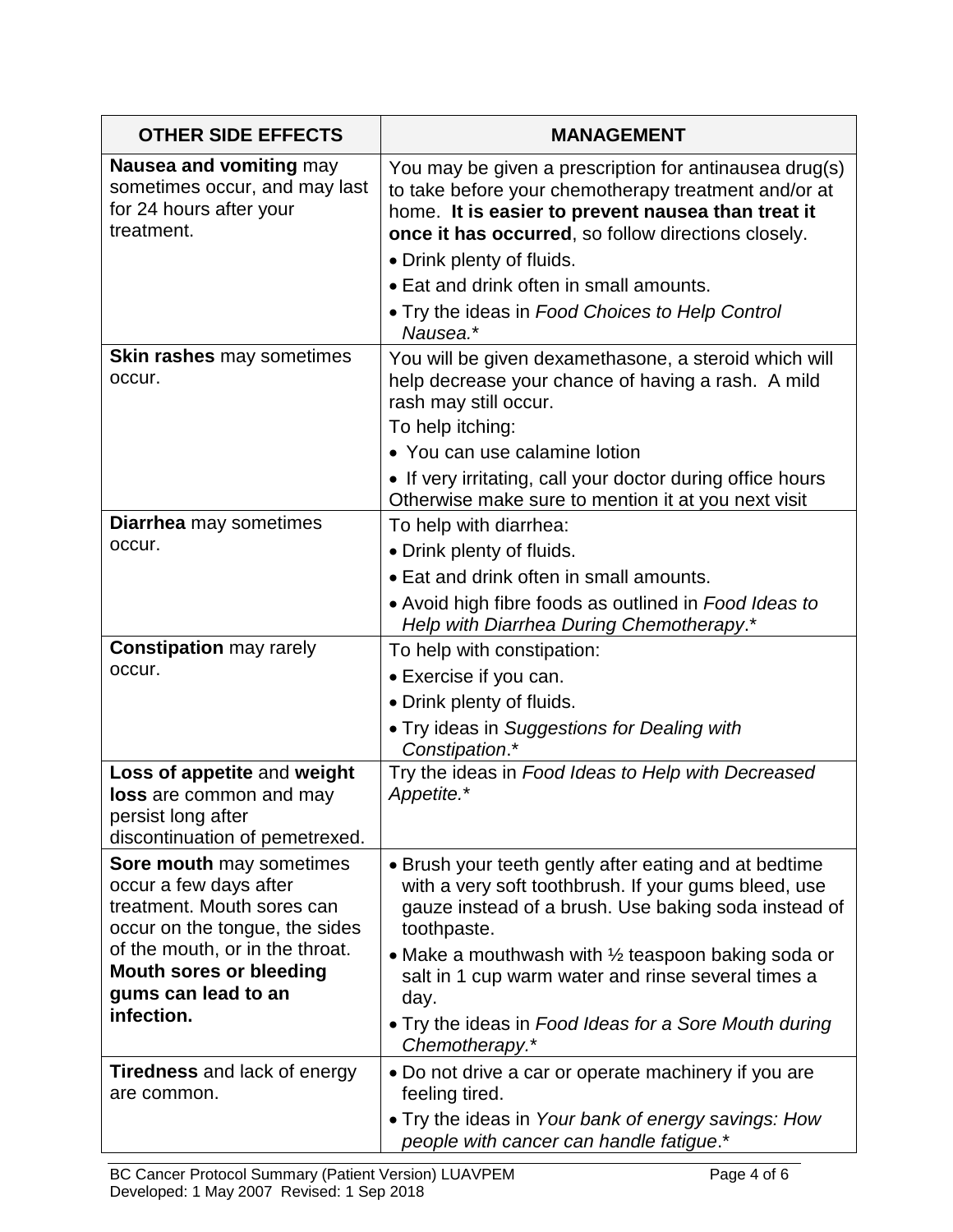| <b>OTHER SIDE EFFECTS</b>                                                                                                                                                                                                                                      | <b>MANAGEMENT</b>                                                                                                                                           |
|----------------------------------------------------------------------------------------------------------------------------------------------------------------------------------------------------------------------------------------------------------------|-------------------------------------------------------------------------------------------------------------------------------------------------------------|
| Blood clots can rarely occur.<br>This is more likely to happen if<br>you have had blood clots<br>before. Signs to watch for<br>include tenderness or hardness<br>over a vein; calf tenderness;<br>sudden onset of cough, chest<br>pain or shortness of breath. | To help prevent blood clots:<br>• Keep active.<br>• Drink plenty of fluids.<br>• Avoid tight clothing.<br>• Do not sit with your legs crossed at the knees. |
| Hair loss may rarely occur.<br>Your hair will grow back once<br>you stop treatment with<br>pemetrexed. Colour and<br>texture may change.                                                                                                                       | • Use a gentle shampoo and soft brush.<br>• Care should be taken with use of hair spray,<br>bleaches, dyes, and perms.                                      |

**\* ask your cancer nurse or pharmacist for a copy**

## **OTHER INSTRUCTIONS**

- Other drugs, such as ibuprofen (ADVIL®), may **interact** with pemetrexed. Tell your doctor if you are taking this or any other drugs as you may need extra blood tests, your dose may need to be changed or the drug(s) may need to be held for a few days. Check with your doctor or pharmacist before you start taking any new drugs.
- Pemetrexed may damage sperm and may harm the baby if used during pregnancy. It is best to use **birth control** while being treated with pemetrexed and for **3 months afterward**. Tell your doctor right away if you or your partner becomes pregnant. Do not breast feed during treatment.
- **Tell** doctors or dentists that you are being treated with pemetrexed before you receive any treatment from them.